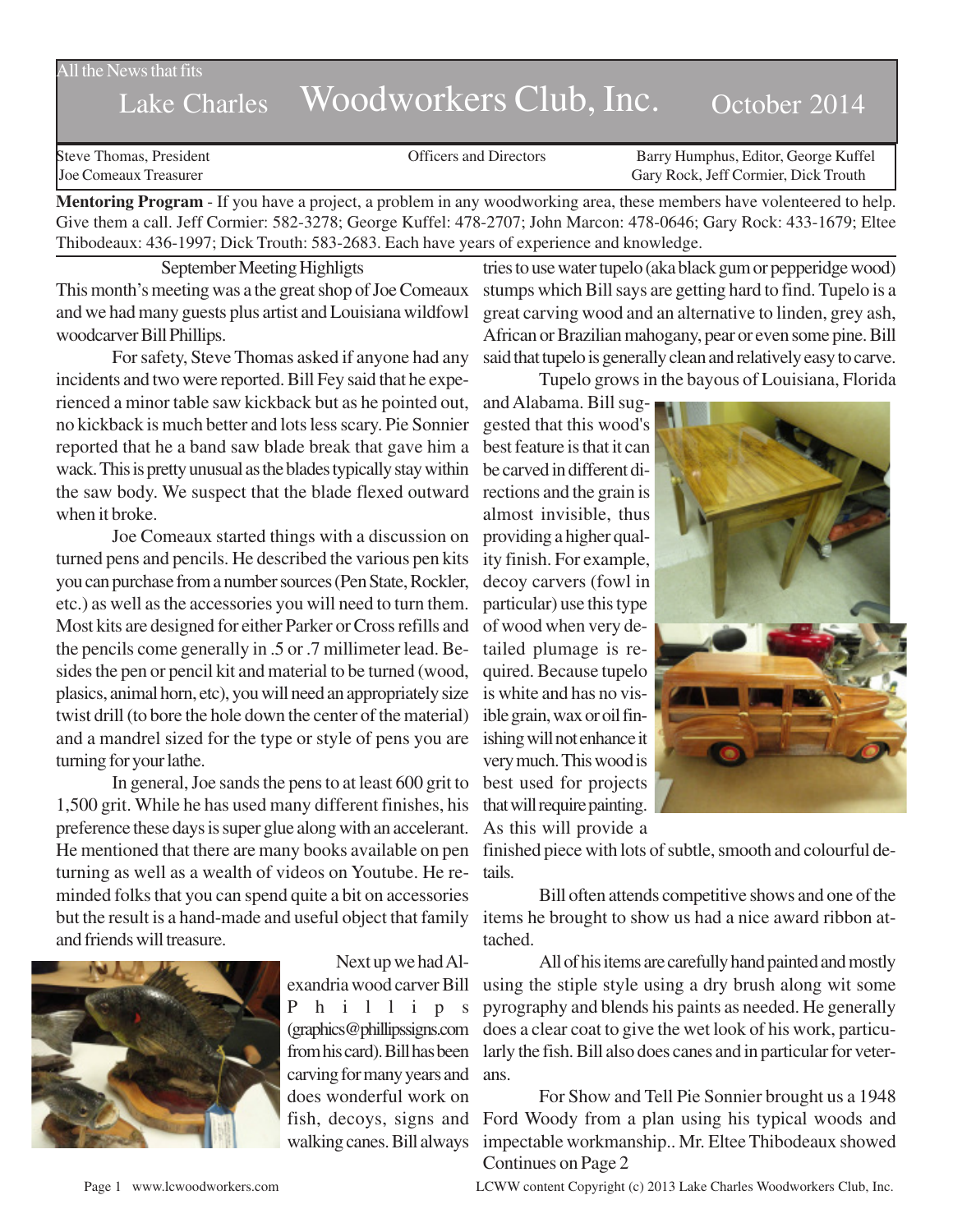his lastest project using his new CNC driven router. Eltee is just starting with this device so it starts in a primitive way but we believe will get much better.

Ray Kebodeaux delivered a great small pecan table that was very well made. Bill Fey did some spalted willow Continue from Page 1

bowls. He fisnished one with Danish oil and one with a varnish. The Danish oil really popped the variations of the wood.

Bill Levy did a minara of walnut with lots of lights while Steve Thomas did a 156 piece segmented bowl finished with anylin dye. Mushrooms where Gary Rock's contribution and each was unique and special.of oak, cherry and ash with wipe-on poly.

Pie Sonnier won the Show and Tell drawing this month and well deserved of course.

Coming up . . . Saturday, October 11, 2014 is our next meeting date at the great shop of Sandy and Ronnie Kramer. Sandy does wonderful scroll work and Ronnie does everything else. Join us at 9:00 A.M.

## Why Do Screws Tighten Clockwise?

One of the simplest machines, a screw is nothing more than an inclined plane wrapped around a center pole. While today screws come in standard sizes, and typically are tightened by turning clockwise (and loosened by turning counterclockwise), this is a recent invention. A great example of how things that seem simple can be really hard to do right, the development of the predicable system we enjoy today took just 2,000 years to invent.

While Archytas of Tarentum and Archimedes produceds designs, it was in the mid-16th century, that Jaques Besson of the French court had invented a lathe that would cut a screw, although it took another 100 years for the process to take off. The modern lathe was later created by the Englishman Henry Maudsley in 1797, and with it, screw threads could be cut with great precision. Despite this, there was no uniform system for either screw sizes or threads.

This was remedied by Joseph Whitworth beginning in 1841 when he presented a paper advocating for a uniform system of screw threads to the Institute of Civil Engineers. His two-pronged suggestion was simple: (1) the angle of threads should be standardized at 55 degrees; and (2) the number of threads per inch should be standardized, although they would vary depending on the diameter of the screw.

That the screw would turn to the right when being tightened was likely already a well-established principle and is thought to be because right-handed people are stronger when they screw clockwise (supinate), and the vast majority of people are right-handed (between 70% – 90%).

Whitworth's idea was popular, and soon after he suggested it, the British Standard Whitworth, with its rounded roots and pyramid thread crests, was adopted throughout England, the United States and Canada by the 1860s. Nonetheless, it was not an easy screw to make as it required "three kinds of cutters and two kinds of lathe."

To alleviate some of the problems with manufacturing a British Standard Whitworth, American William Sellers in 1864 invented a thread that had flat roots and crests, a not insignificant modification as this screw could be made with "just one cutter and lathe." Faster, easier and cheaper, the Sellers screw thread became popular in the United States and soon became standard among America's railroads (two of which at this time were working on the transcontinental route).

The British stuck with Whitworth's slightly fussier screw, although the different standards posed few problems until World War II when British, Canadian and American troops co-mingled their equipment and repair parts. After the war, in 1949, Canada, the United States and the United Kingdom agreed to the Unified Thread Standard, based on the inch, with a 60-degree profile.

Shortly after, the UK adopted the metric system and in 1960, its International System of Units (SI), as well as its ISO metric screw thread, also with a 60 degree profile. Globally, a right-turning metric screw is the standard, although in the U.S., about 60% of screw threads still follow the inchbased Unified Screw Thread System. The screws in your binds follow this standard. Barry Humphus (from several sources).

## The Risk of Mixing Some Chemicals

Recently I filed an incident report of a hazardous situation at work. I went to the mens restroom and sat down. Below my feet was a floor drain. I started to find that I coulkd not breath easily, quickly finished and left. I reported this to my administartive assitant and ask that she report this to our maintenance folks. Two days later, a collegue had the same experience but then he had to miss a day of work because of repriratory problems.